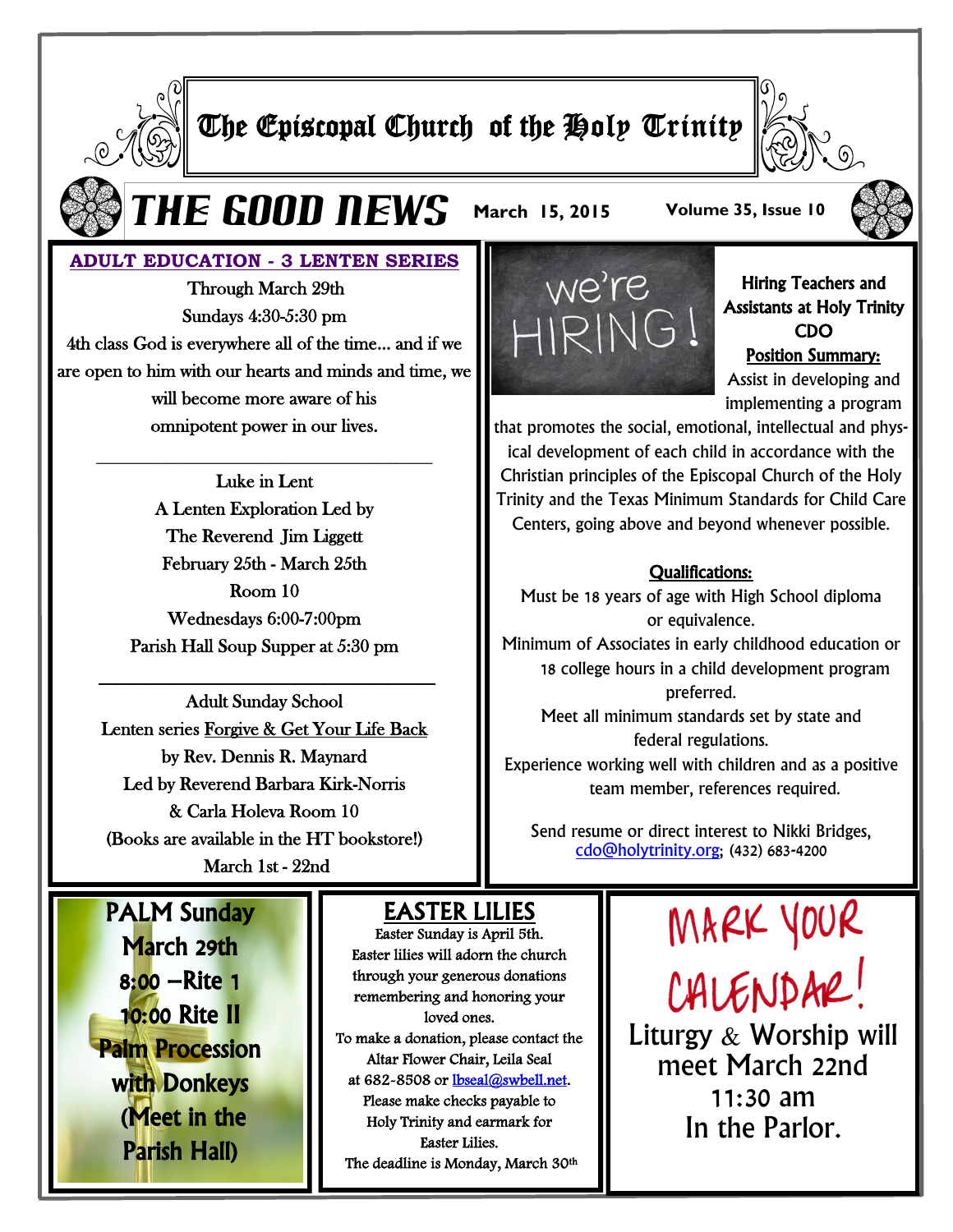## **PARTICIPATING IN WOSHIP** SUNDAY MARCH 15TH FOURTH SUNDAY IN LENT

#### LAY EUCHARISTIC MINISTERS

8:00 am: Bill Schammel Robert Stewart 10:00 am: Cindy Olive Maggie Babb

#### **ACOLYTES**

Emily Peek Abby Barto Taylor Wilbanks Erin Peek

CHILDREN'S CHAPEL Tori Kuzmich

> **GREETERS** Jane Williams Bonnie Hubbard

### USHERS Rick Glasscock George Hover

#### WEEK DAY LEM SCHEDULE

Monday March 16th Healing Service 5:15 pm

#### ALTAR GUILD

March 11-20 Barbara Leeton Bonnie Hubbard Nancy Stewart Harriett Barnes Jane Kauffman Terry Staub

#### LECTIONARY READINGS:

Numbers 21:4-9, Psalm 107:1-3,17-22 Ephesians 2:1-10 , John 3:14-21

# Prayer List

**Those Who Bear the Authority of Government:** Barack, our President; Greg, our Governor; Jerry, our Mayor.

**FOR THOSE IN TROUBLE, SORROW, NEED, SICKNESS OR ANY OTHER ADVERSITY:** Lori, Margery, Rev. Roland, Alex, Jim, Bill, Tonda, Patrick, Kai, George, Diann, Elizabeth, Amy, Richard, Joe, Lola, Dottie, Cynthia, Pat, Betty, Leigh, Karen, Matt, and Mary Maude.

**FOR THOSE IN THE MILITARY:** Alex Purdy, Mason Jennings, Keiffer Rippee, Tony Heidzig, Josh Gonzales, Jack Mueller, Tres Wallace, Barton Gonzales, Daniel McLaughlin, Josiah Gomez, Christopher DeWitt and Nicholas DeWitt.

## **In Times of Illness or Hospitalization:**

The Prayer Book reminds us that, "In case of illness, the Minister of the Congregation is to be notified" (BCP453). If there is an illness in your family, or a member of the family in the hospital, please contact Holy Trinity to receive the

pastoral care that is available in such times.

# Holy Trinity Children's Day Out: Children's Chapel Morning Devotion

On Wednesdays at 9am the CDO is offering a weekly devotional for children, parents and staff. It is based on the 1979 Book of Common Prayer's Daily Devotions for Individuals and Families page 137. We are carving out a special time for God, Jesus Christ and the Holy Spirit as our name proclaims we should: Holy Trinity.

Beginning with Psalm 51 we start with a sense of penitence as we prepare to receive the gift of praising God. We give our past to God and trust that God will create in each of us a clean heart. The reading / Biblical lesson will be one of the lectionary lessons for the day. Daily meditation on God's Word fills our minds with the good things of God. Philippians' 4:8 states, "Whatever is true, whatever is honorable, whatever is just, whatever is pure, whatever is lovely, whatever is gracious, if there is any excellence, if there is anything worthy of praise, think about these things." It will be followed with a brief sermon describing what it is about and how we can work and trust God, Jesus Christ and the Holy Spirit in our daily lives. Then, there is a moment of silence in order to take in the lesson. This is followed with a Children's Creed and the song Jesus, Remember Me. Next, we may offer prayers for ourselves and others before saying the Lord's Prayer. Through the prayers we are able to share our concerns and thanksgivings with God knowing that God cares. The Collect gives us the opportunity to give God our gratitude and to ask God to sustain us, protect us and support us as we go through our day enabled to live as God intends.

Closing with Jesus Loves Me. Rev. Barbara Kirk-Norris, Associate Rector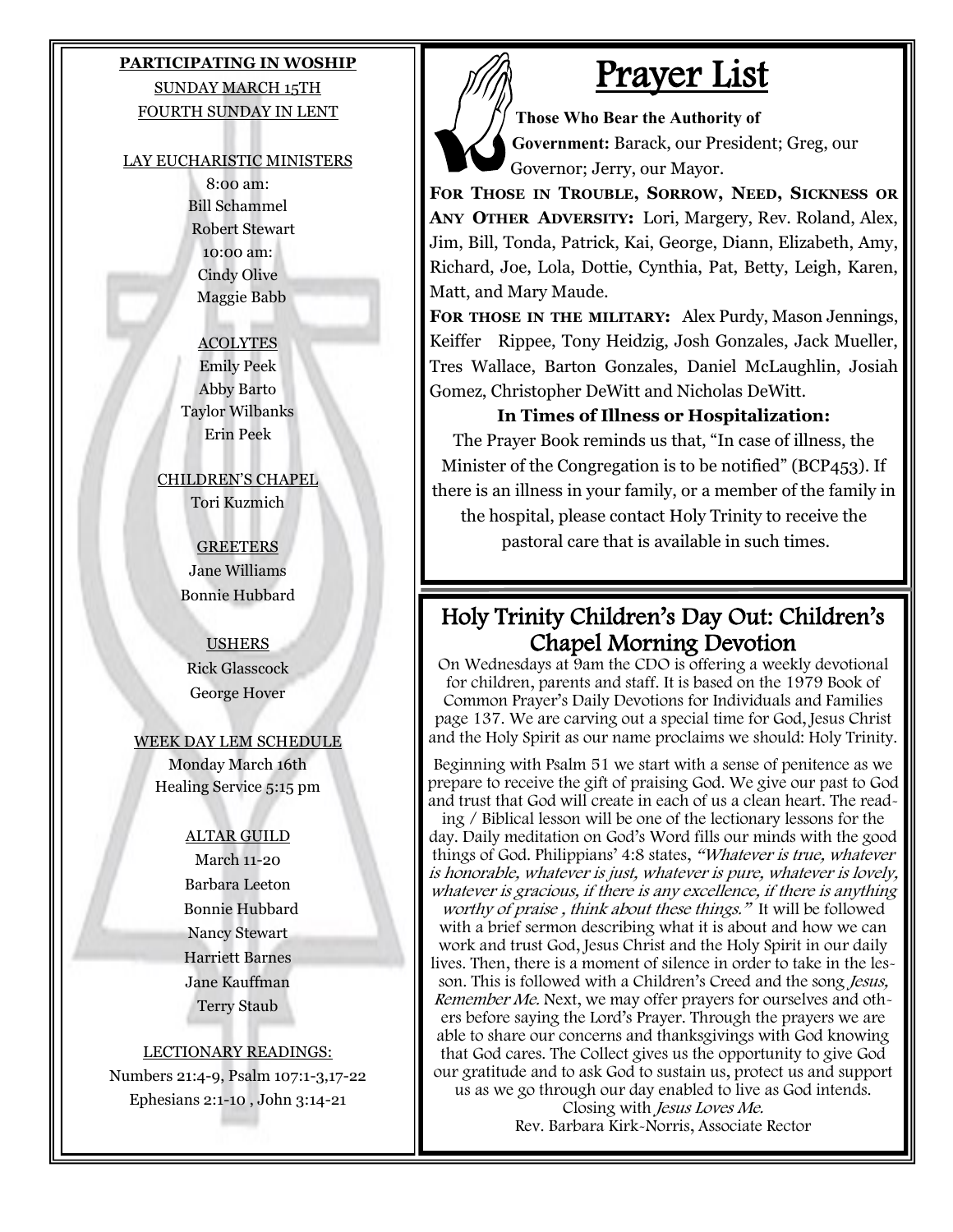# 2015 Memorials Gifts:

Memorials were given in the name of Neal Allen by: Mary Lou Cassidy Memorials were given in the name of Jack Blake by: Mary Lou Cassidy Memorials were given in the name of Elizabeth Britton by: Barry Beal Memorials were given in the name of Juanita Evinger by: Allen & Julie Harvey Memorials were given in the name of Mike Gates by: Mary Lou Cassidy Jane Williams Memorials were given in the name of Marilyn Hanson by: Marilyn Allen Julie & Allen Harvey Robert & Nancy Stewart Jane Williams Memorials were given in the name of Brigitta Hoehn by: Joan & Ira Arshen Carolyn Hoehn Hans Hoehn Barry & Kathy Kalda Linda Nagy Karen Scharbauer Bonnie Stewart Robert & Nancy Stewart Memorials were given in the name of King Hughes by: Shirley McDonnold Memorials were given in the name of Richard Lamphere by: Mr. & Mrs. Erd Johnson Jane Williams Memorials were given in the name of Ann Rodman by: Robert & Nancy Stewart Memorials were given in the name of Goss Yeager by: Marilyn Allen Carol Jo Blake Mary & Jack Blake Jr. Lee Harley Mr. & Mrs. Erd Johnson Jane Williams Memorials were given in the name of Wilbur Yeager by: Mary Lou Cassidy Lee Harley Florence Larsh Jane Williams J.M. Wolf

# *Music for Sunday*

 **Sunday, March 15, 2015**

**The Fourth Sunday in Lent**

| Gradual Hymn                                                  | <b>Amazing Grace</b>   | <b>NEW BRITAIN</b> |
|---------------------------------------------------------------|------------------------|--------------------|
| Offertory Anthem                                              | O Come and Mourn       | Hal Hopson         |
| Communion Solo                                                | He That Keepeth Israel | Adolphe Schlösser  |
|                                                               | <b>Emily Charles</b>   |                    |
| Comm. Hymns Fear Not for I Have Redeemed You Jodie Page Clark |                        |                    |
| Rock of Ages, Cleft for Me                                    |                        | <b>TOPLADY</b>     |
| Recessional Hymn                                              | Lift High the Cross    | <b>CRUCIFER</b>    |
| Closing Voluntary                                             | The Rejoicing          | G.F. Handel        |

# DAYS OF GIVING

Clothes - adult or children, Household Items – linens, kitchen items, lamps, etc., whatever you would like to donate will be greatly appreciated. The Youth of Holy Trinity will sort and organize our offerings for inclusion in the Days of Giving Project. Sundays - put your items on the Sun Porch Weekdays - take your items to Room 8 If anyone needs help with their delivery, call Bert at 349-7882.

EGGS!

Pre-stuffed plastic Easter Eggs are now being collected for the 2015 Children's Easter Egg Hunt. Parishioners are asked to help by donating 12 eggs stuffed with fun treats such as candy, stickers, and coins etc. Bring your eggs to the Parish office no later Thursday April 2nd.

# Seder Meal

On Sunday, March 22nd at 6:00 our EYC will host the St. Luke's United Methodist Youth in a program led by Chris and Sonya Aycock experiencing the Seder Meal. We will begin with a supper snack followed by the program. All the Holy Trinity Youth are encouraged to bring a friend with you on that evening to share this unique experience. We will finish the evening at 7:30 pm and parents can pick up their youth in Parish Hall.

SEDER MEAL-a ceremonial dinner that commemorates the Exodus from Egypt and includes the reading of the Haggadah and the eating of symbolic foods, generally held on the first night of Passover by Reform Jews and Jews in Israel and on both the first and second nights by Orthodox and Conservative Jews outside of Israel.